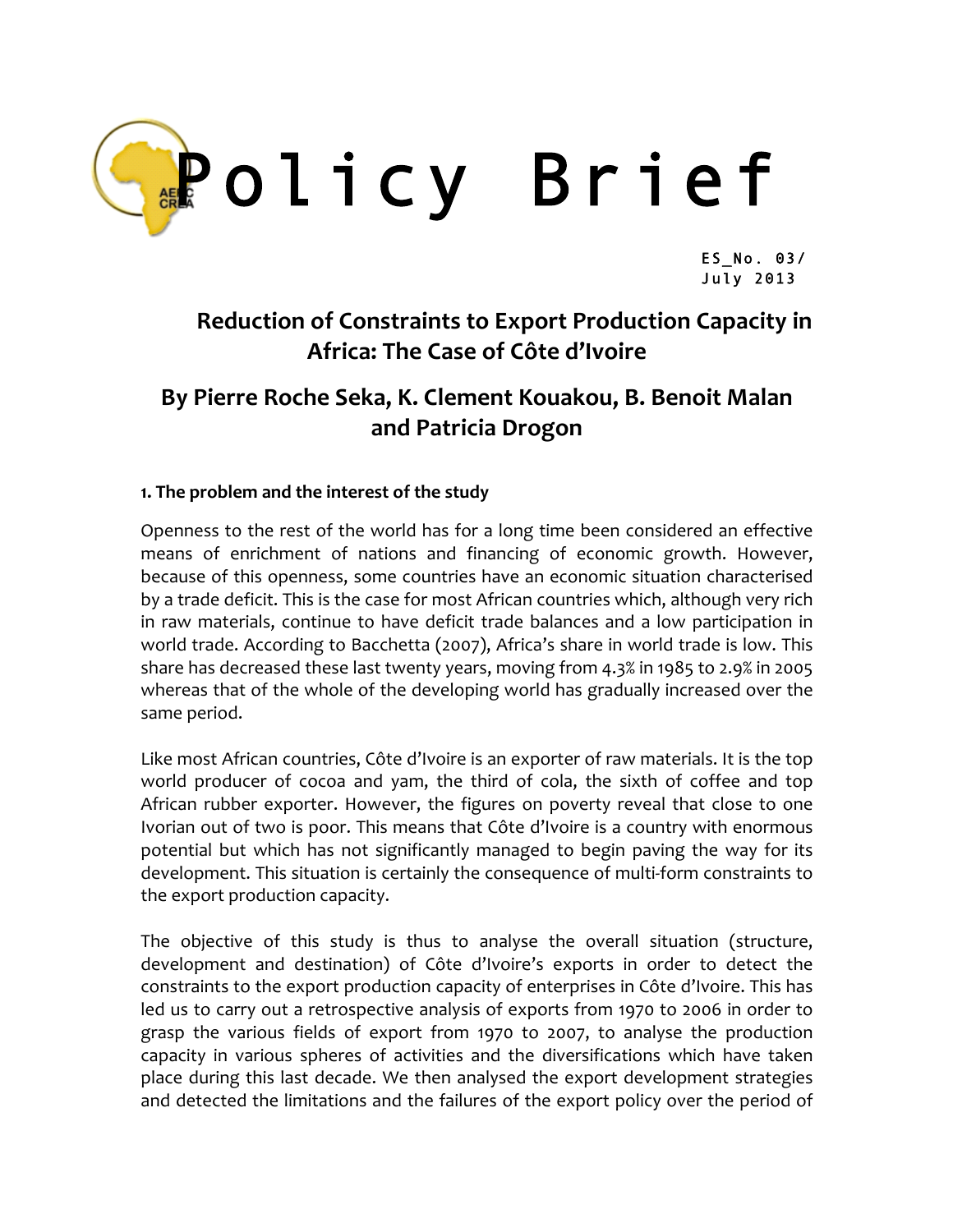study, assessed the growth potential of production and exports as well as the potential of diversification of exports. Lastly, we gasped and clarified the various export constraints in Côte d'Ivoire and identified the possibilities of poverty reduction through trade.

### **2. Method of analysis**

Three types of models are used for the analysis of exports in Côte d'Ivoire: a macro‐ economic model, a micro‐economic model and value chain method.

The macro‐economic approach is based on Balassa's model (1990), improved by Numba (1996) and by Bolaro (1998). In this model, exports in volume are expressed as a function of the price of exports, the square of the price of exports (translating the threshold effect of these prices), the real exchange rate, the domestic production capacity (translated by the real GDP), foreign demand (which is the weighted average of Côte d'Ivoire's share of exports of its principal partners in total exports that the GDP of its principal partners multiplies), the pressure of domestic demand (the country's final consumption), the stock of capital (gross fixed capital formation), a dummy variable (translating devaluation and political instability) and a term of error. The above‐ mentioned variables are considered in logarithm over the period considered. This choice is justified by the fact that a logarithmic transformation not only makes it possible to linearize the relations and to interpret the coefficients obtained in terms of elasticity, but also to smooth the variables by reducing the magnitudes of fluctuations. Two estimations are made: the estimation of total exports and the estimation of the exports of processed products. In the second estimation, the domestic production capacity is estimated through the industrial value added. This approach makes it possible to note the determinants of exports in Côte d'Ivoire.

The micro-economic approach is based on transaction costs as developed by Lyakurwa (2007). The competitiveness of exporting enterprises essentially depends on transaction costs. These transaction costs are analysed empirically on the basis of the results of the survey carried out within the framework of this study, but also on the basis of some development indicators in the various World Bank reports on the business environment in Africa entitled "*Doing business in Africa*". This approach makes it possible to determine the constraints to export production.

Lastly, the value chain concept was used to analyse a product known as traditional and another known as non-traditional in Côte d'Ivoire's exports. For the traditional product, cocoa is selected because of its weight in the volume of Côte d'Ivoire's exports. With regard to the non-traditional product, we had the choice between cassava and cashew nut. Cassava has a high potential in Côte d'Ivoire. It is highly consumed at the national level and also in the sub‐region. It is easily cultivable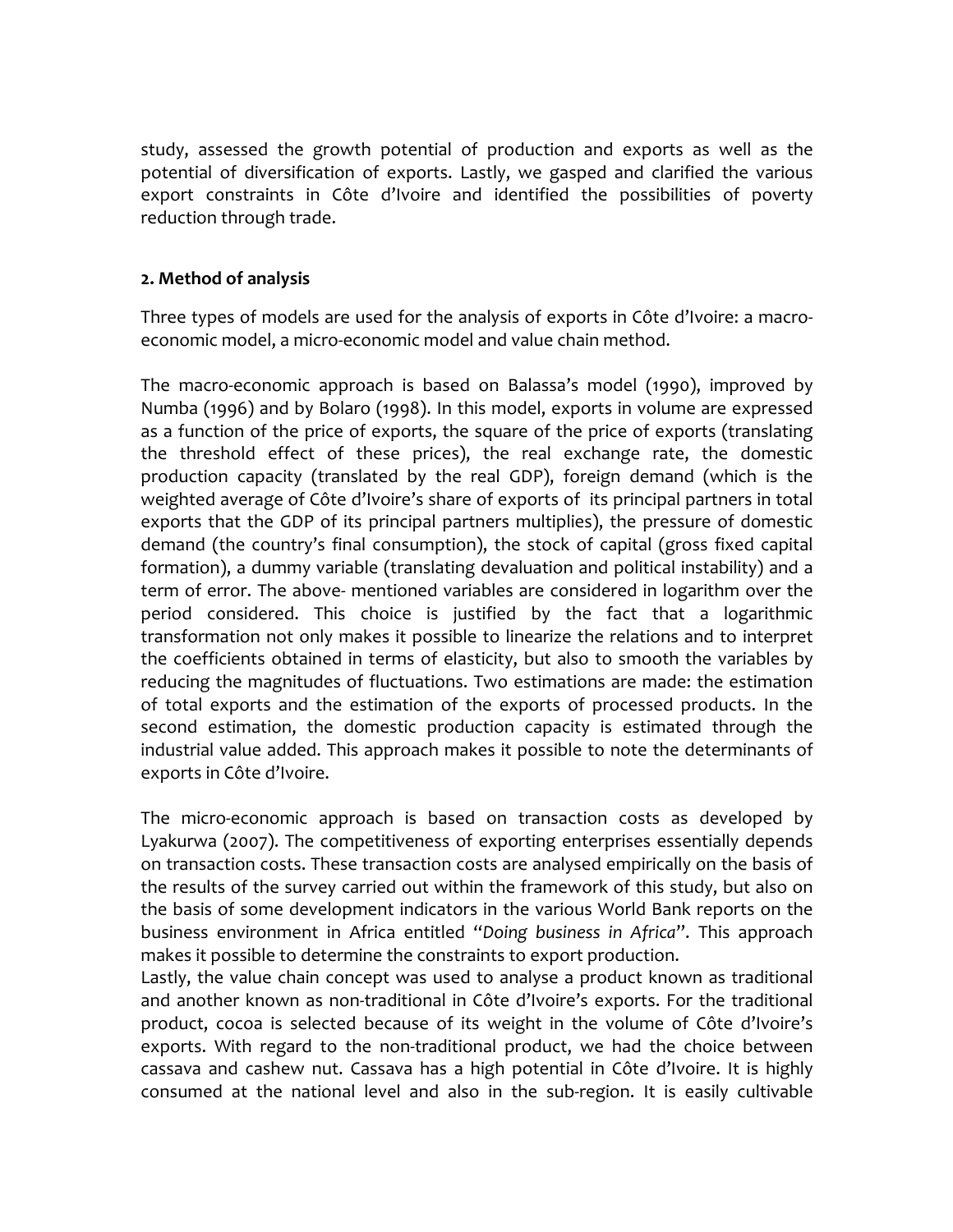throughout the country. However, cassava is a sub‐sector which is still very disorganised. A World Bank study, however, has shown the export potential of this product. Our study does not select it because too few data exist for its analysis. The cashew nut has been able to position itself and even tends to exceed coffee in Côte d'Ivoire's exports. This product is found in the country's statistics on exports. It is an emerging product and the strengthening of its production will certainly contribute to solving the imbalance between the regions of the North and those of the South of Côte d'Ivoire, an unbalances which is often the subject of passion and threat of social cohesion.

A value chain is a sequence of combinations of factors of production directed at targets such as land, capital, raw materials, labour and information which creates a marketable product whose value is higher than the total costs of inputs. It is a question here of tracing the supply chain of products and of allocating value to each successive stage of this chain. The analysis of the value chain aims at supporting the growth of the sub‐sectors with high export potential. The purpose is to chart and categorise the internal economic processes in the sub-sectors. This analysis also makes it possible to identify new business opportunities and possible leverage points for solutions of improvement of the situation of the local actors and/or small enterprises.

The various analyses are based on both primary and secondary data. The primary data come from a survey carried out on Côte d'Ivoire's enterprises on the one hand and the management structures of the coffee‐cocoa sub‐sector and on the other hand of the cashew nut sub-sector. The secondary data essentially revolve around flows and the determinants of exports from 1970 to 2005.

The method of selection of the two types of sample is made in two different ways according to the type of structure (exporting or non‐exporting). At the level of the sample of non-exporting enterprises, drawing is done at two degrees. At the first degree of drawing, stratification is made according to the sectors of activity, the size of enterprises and the geographical area. At the second degree, a random draw is made inside each stratum.

At the level of the exporting enterprises, we gave priority to the exporting enterprises operating in the sub-sectors selected for the analysis of the value chain. Thus, 60 enterprises and structures of the two sub‐sectors were selected (40 for the cocoa sub‐sector and 20 for the cashew nut sub‐sector) and 20 exporting enterprises not operating in the two sub‐sectors were visited.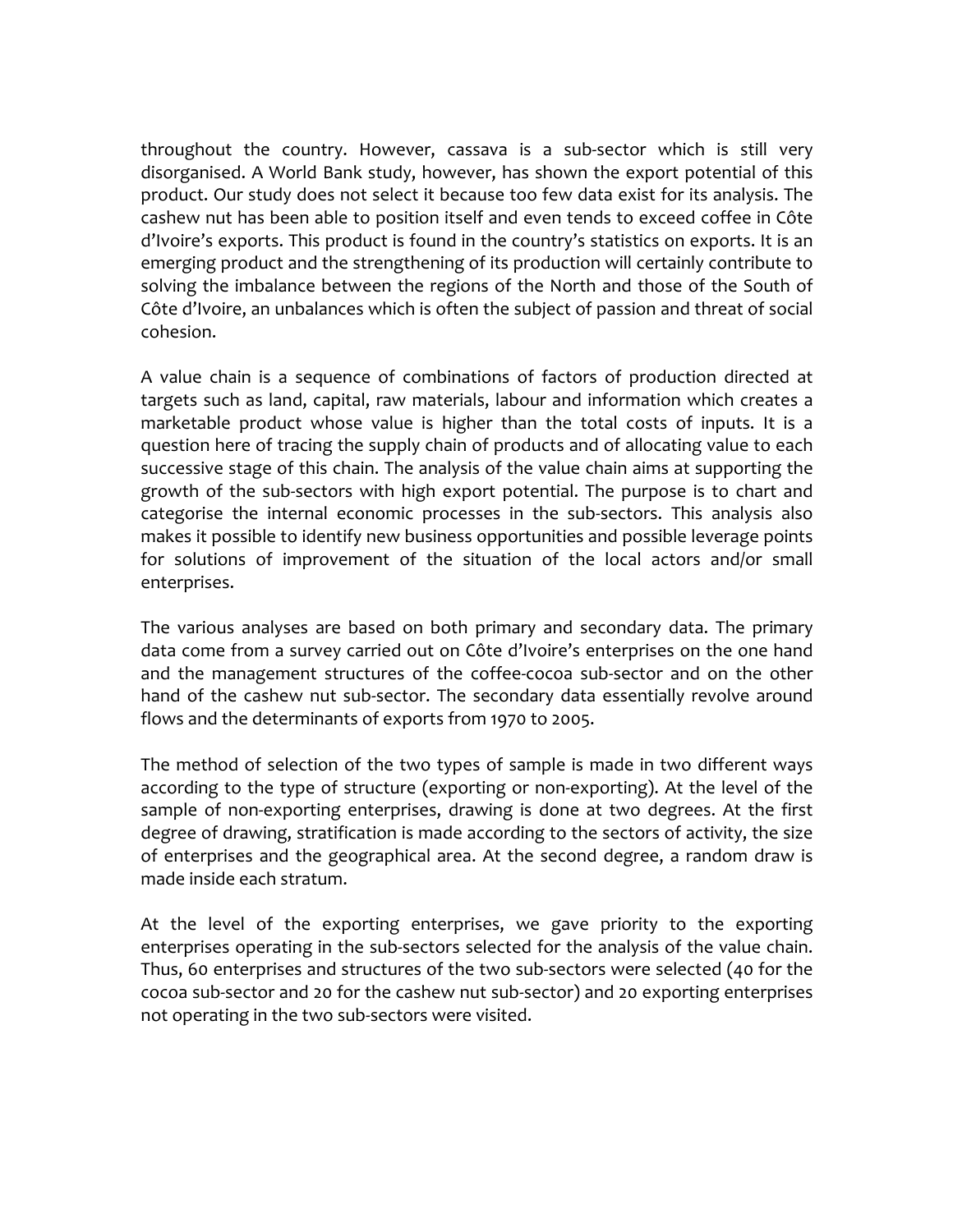#### **3. Principal results**

This analysis of exports made it possible to bring to the fore the various constraints to export production in Côte d'Ivoire.

The macro‐economic analysis shows that in the long term Côte d'Ivoire's exports are negatively affected by domestic consumption which is here a proxy of the domestic demand pressure. This phenomenon primarily concerns processed products and foodstuffs on the markets of the sub-region. The arbitration between exportation and sale on Côte d'Ivoire's market is often real for some processed and/or food products. Elasticity is definitely higher at the level of processed products (1.88) than at the level of total exports. This result is well confirmed by the estimation of the determinants of the exportation of Côte d'Ivoire products. This negative effect of domestic consumption on exports shows the inability of producers to satisfy the demand expressed to them (the demand on the local market and the demand on the international market). It is here a manifestation of export supply constraints.

It is then noted that the effective real exchange rate affects exports positively, which implies that the appreciation of the real exchange rate does not affect the competitiveness of exports taken as a whole. This situation is explained by the fact that primary products dominate the structure of exports whose prices are unilaterally fixed by the international market. Competition being quasi non‐existent on the materials market, the appreciation of the real exchange rate can only encourage the producers of raw materials. It is the same for the price of exports. However, the effect is higher at the level of processed products. There is a positive relation between the GDP and the export supply capacity on the one hand and between the GDP and the gross fixed capital formation (GFCF) on the other hand. These two variables strongly act on the production capacity. The effects obtained are thus those expected. Here still, the impact of the GFCF is higher at the level of processed products with an elasticity of 1.04 compared with 0.28 for total exports. However, there is a threshold effect at the level of processed products since the effect of the price squared is negative and significant. The production capacity of local industries in the long term does not positively affect the expansion of exports.

The microeconomic constraints to the export production capacity can be of several types. The following can be cited: trade facilitation, corruption, prohibitive duties, standardisation, the cost of transport, the rackets of the police force, etc. All in all, it is a question of analysing the transaction costs and their effect on foreign trade in Côte d'Ivoire. This orientation goes through the analysis of the business environment systematically noted by the economic operators as a major obstacle to their activity. Indeed, the number of procedures, the irritating red tapes which are attached to them, and the multiplication of special taxes and licence fees on import/export activities constitute a serious hindrance to greater participation of Côte d'Ivoire's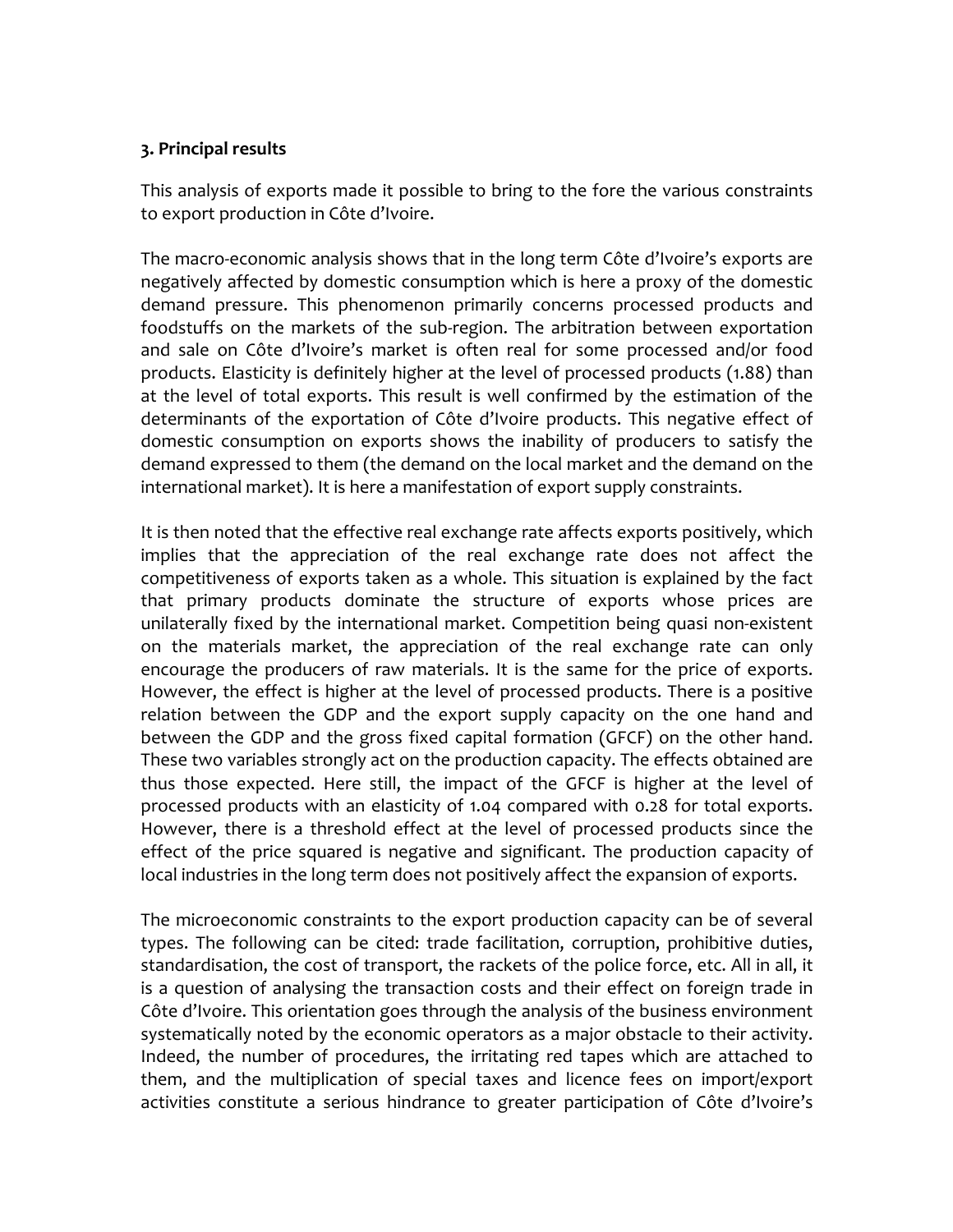enterprises in the world economy and the conquest of new markets. Côte d'Ivoire is thus classified in the 161<sup>st</sup> rank out of the 181 economies assessed by the Doing *Business*  2009 report, that is to say a drop of six places compared to the previous year. At the regional level, the country is in the 30<sup>th</sup> rank out of 46 economies in sub-Saharan Africa, behind most of the ECOWAS countries (except WAEMU) and only in front of Togo (163), Mali (166), Benin (169) and Niger (172) for the WAEMU countries. Côte d'Ivoire's performance is rather poor in most of the indicators. The country is classified among the last 40 countries for the creation of enterprises (167), the granting of building permits (160), cross‐border trade (155), investor protection (150), payment of duties and taxes (148) and obtaining loans (145).

An analysis of the cocoa value chain market reveals that since 1985, the economic agents located in the importing countries monopolize an increasing proportion of the total income of the chain. The asymmetrical distribution of capacity in this value chain explains the inequality of the distribution of this income. Producing countries only have very little power. Production there is very split up and the disappearance marketing boards means that small farmers have even less possibilities of increasing their share of income. As regards importers, three actors hold the bulk of the capacity: importers (crushing and manufacturing multinationals, chocolate multinationals) and retailers. The governance of the cocoa value chain is thus in the hands of the crushing and manufacturing and chocolate multinationals. The activity of the actors of Côte d'Ivoire mainly boils down to the production of the cocoa bean.

From the analysis of the cashew nut value chain, it emerges that the multiplicity of actors along the sub-sector translates the complexity of the distribution chain. This situation favours the introduction of a veritable anarchy. The sub-sector lacks organisation at the level of the operators of the various links. Cooperatives lack dynamism and financial resources in the primary collection and marketing. The governance of this value chain is provided by Indian enterprises.

#### **4. Economic policy implications**

This analysis reveals that the real problem of Côte d'Ivoire's exports remains export production capacity of processed (semi‐finished or manufacturing) products. It is also noted that the weaknesses in the running of institutions (the corruption of the police force, the poor condition of roads, the multiplicity of the procedures for constituting an export dossier, etc) lead to high transaction costs for enterprises. These various additional costs which enterprises must bear constitute export constraints.

The analysis of the cocoa and cashew nuts value chain shows a low participation of the nationals in these two sub-sectors, especially at the level where revenue is highest. For these two products, processing and exportation are essentially done by Western and Indian multinationals who in fact provide the governance of these two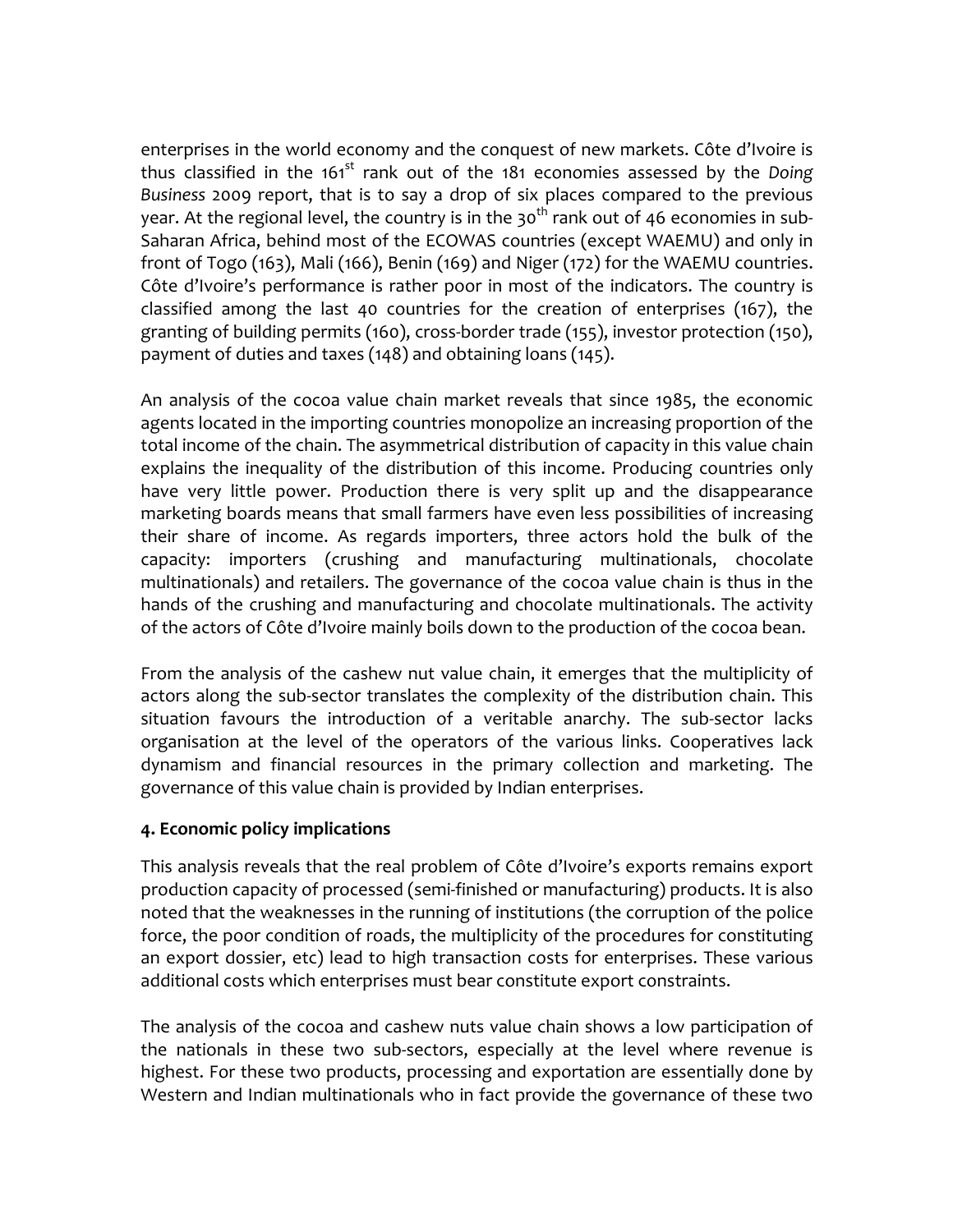chains. It has thus been shown that trade in the case of these two products did not lead to poverty reduction in rural areas.

This study reveals that the export capacity constraints of Côte d'Ivoire are enormous. These constraints are multiform and can be linked to tariff barriers, transport and transaction costs, the weakness of institutions, standards and technical rules, difficulties of access to markets and the failure of markets, the impact of the real foreign exchange rate on competitiveness and the coverage of the foreign exchange risk, the weakness of human capital, the quasi inexistence of access to bank credit and the training mechanism, etc. These constraints are also linked to the smallness of the value added to products to be exported. Thus, the processing of products before their exportation seems to be one of the solutions to the performance of Côte d'Ivoire's exports.

It is thus recommended that the organisation of the two sub‐sectors be re‐examined through a positive discrimination for the benefit of the main local actors: farmers on the one hand and local enterprises on the other. It is necessary then to eliminate the domination of activities along the two sub-sectors by only one type of actor (multinationals) through competition advantageous to the nationals.

Quality and transparency at all the levels of the business environment in Côte d'Ivoire are to be promoted if the government wants to reduce poverty through trade. It is especially urgent to modify the structure of exports through an intensification of the exports of processed or semi‐processed products so as to retain a consistent value addition for the financing of the economy. Capacity building is a very necessary requirement for recovering support activities for the various value chains of agricultural products such as cocoa, cashew nuts, hévéa, the wood and many other products in which Côte d'Ivoire has a revealed comparative advantage.

Also, to reduce the constraints to the export production capacity of Côte d'Ivoire's enterprises and thus to considerably reduce poverty through trade, the following actions are necessary:

- To master the local particularities;
- To determine the factors likely to influence the process;
- To ensure good performance of the markets, the accessibility of financial services, information and technology;
- See to the elimination of the concentrations of activities along the sub‐sectors by only one type of actor (multinationals) through competition advantageous to the nationals;
- To exert rigorous macroeconomic management to reduce vulnerability to external shocks;
- To reform the trade liberalisation policies by taking account of past experiences;